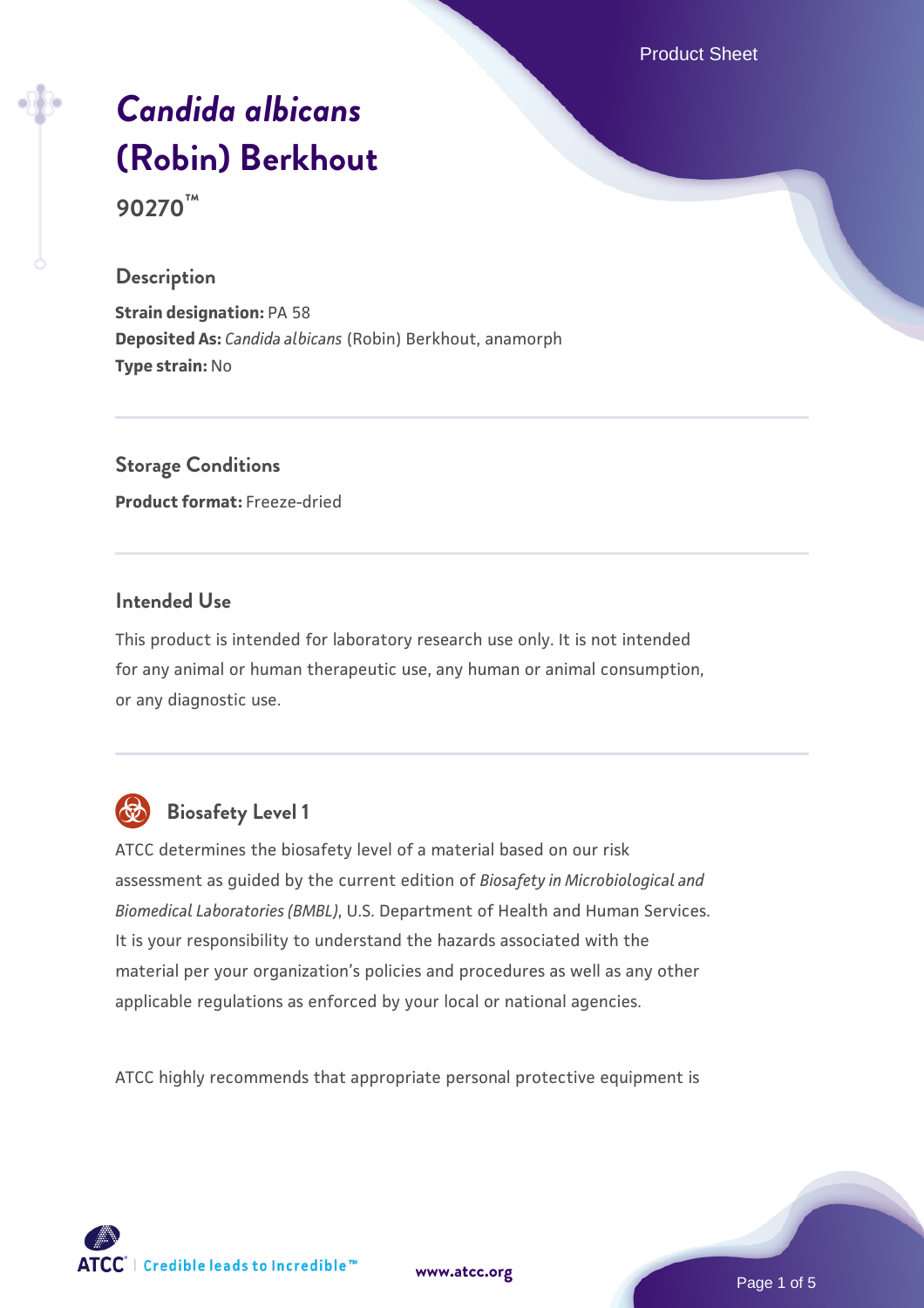### **[Candida albicans](https://www.atcc.org/products/90270) [\(Robin\) Berkhout](https://www.atcc.org/products/90270) Candida albicans** (Robin) Berkhout **90270**

always used when handling vials. For cultures that require storage in liquid nitrogen, it is important to note that some vials may leak when submersed in liquid nitrogen and will slowly fill with liquid nitrogen. Upon thawing, the conversion of the liquid nitrogen back to its gas phase may result in the vial exploding or blowing off its cap with dangerous force creating flying debris. Unless necessary, ATCC recommends that these cultures be stored in the vapor phase of liquid nitrogen rather than submersed in liquid nitrogen.

# **Certificate of Analysis**

For batch-specific test results, refer to the applicable certificate of analysis that can be found at www.atcc.org.

# **Growth Conditions**

**Medium:**  [ATCC Medium 200: YM agar or YM broth](https://www.atcc.org/-/media/product-assets/documents/microbial-media-formulations/2/0/0/atcc-medium-200.pdf?rev=ac40fd74dc13433a809367b0b9da30fc) **Temperature:** 24°C

# **Material Citation**

If use of this material results in a scientific publication, please cite the material in the following manner: *Candida albicans* (Robin) Berkhout (ATCC 90270)

#### **References**

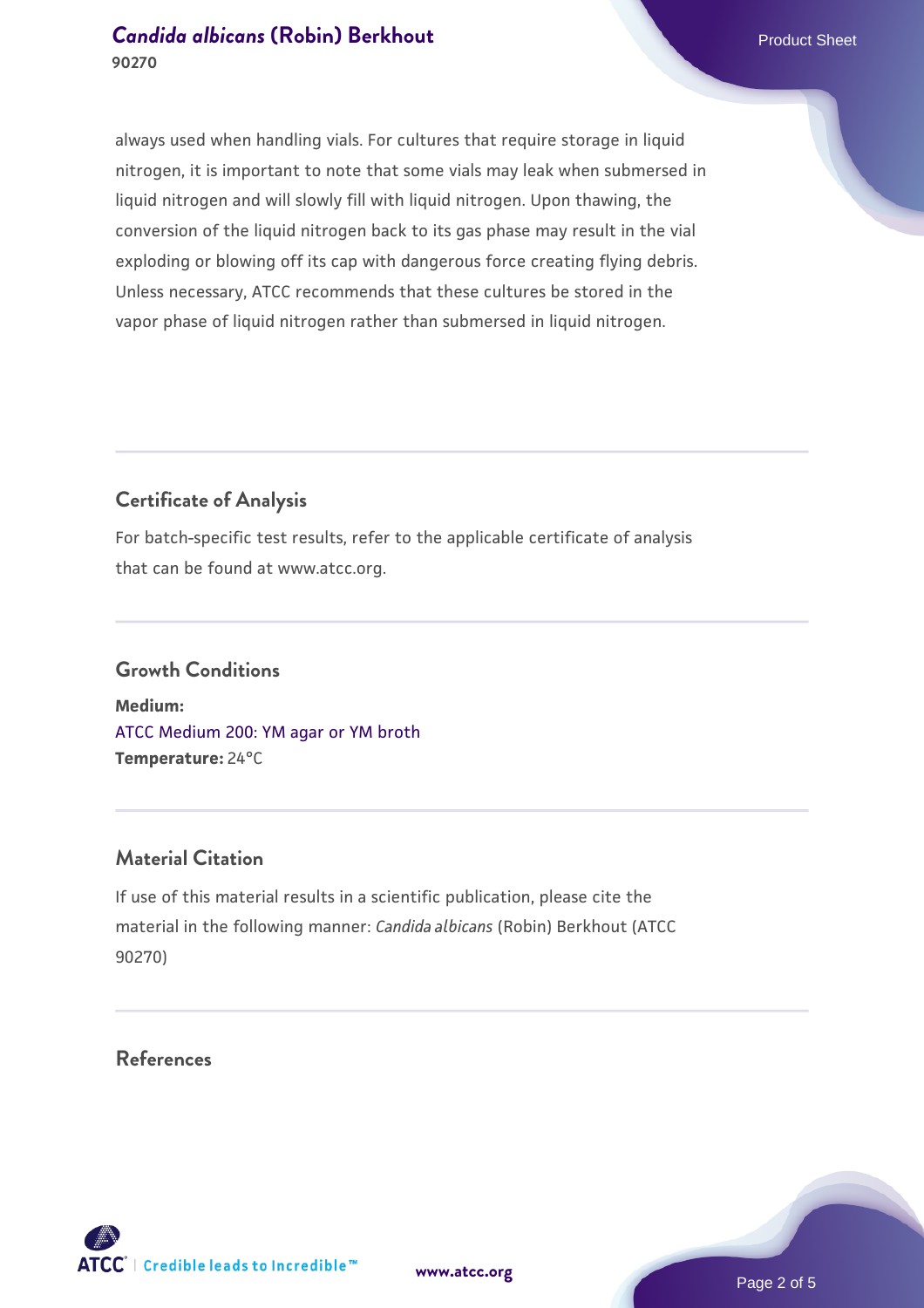#### **[Candida albicans](https://www.atcc.org/products/90270) [\(Robin\) Berkhout](https://www.atcc.org/products/90270) Candida albicans** (Robin) Berkhout **90270**

References and other information relating to this material are available at www.atcc.org.

#### **Warranty**

The product is provided 'AS IS' and the viability of ATCC® products is warranted for 30 days from the date of shipment, provided that the customer has stored and handled the product according to the information included on the product information sheet, website, and Certificate of Analysis. For living cultures, ATCC lists the media formulation and reagents that have been found to be effective for the product. While other unspecified media and reagents may also produce satisfactory results, a change in the ATCC and/or depositor-recommended protocols may affect the recovery, growth, and/or function of the product. If an alternative medium formulation or reagent is used, the ATCC warranty for viability is no longer valid. Except as expressly set forth herein, no other warranties of any kind are provided, express or implied, including, but not limited to, any implied warranties of merchantability, fitness for a particular purpose, manufacture according to cGMP standards, typicality, safety, accuracy, and/or noninfringement.

#### **Disclaimers**

This product is intended for laboratory research use only. It is not intended for any animal or human therapeutic use, any human or animal consumption, or any diagnostic use. Any proposed commercial use is prohibited without a license from ATCC.

While ATCC uses reasonable efforts to include accurate and up-to-date information on this product sheet, ATCC makes no warranties or representations as to its accuracy. Citations from scientific literature and patents are provided for informational purposes only. ATCC does not warrant



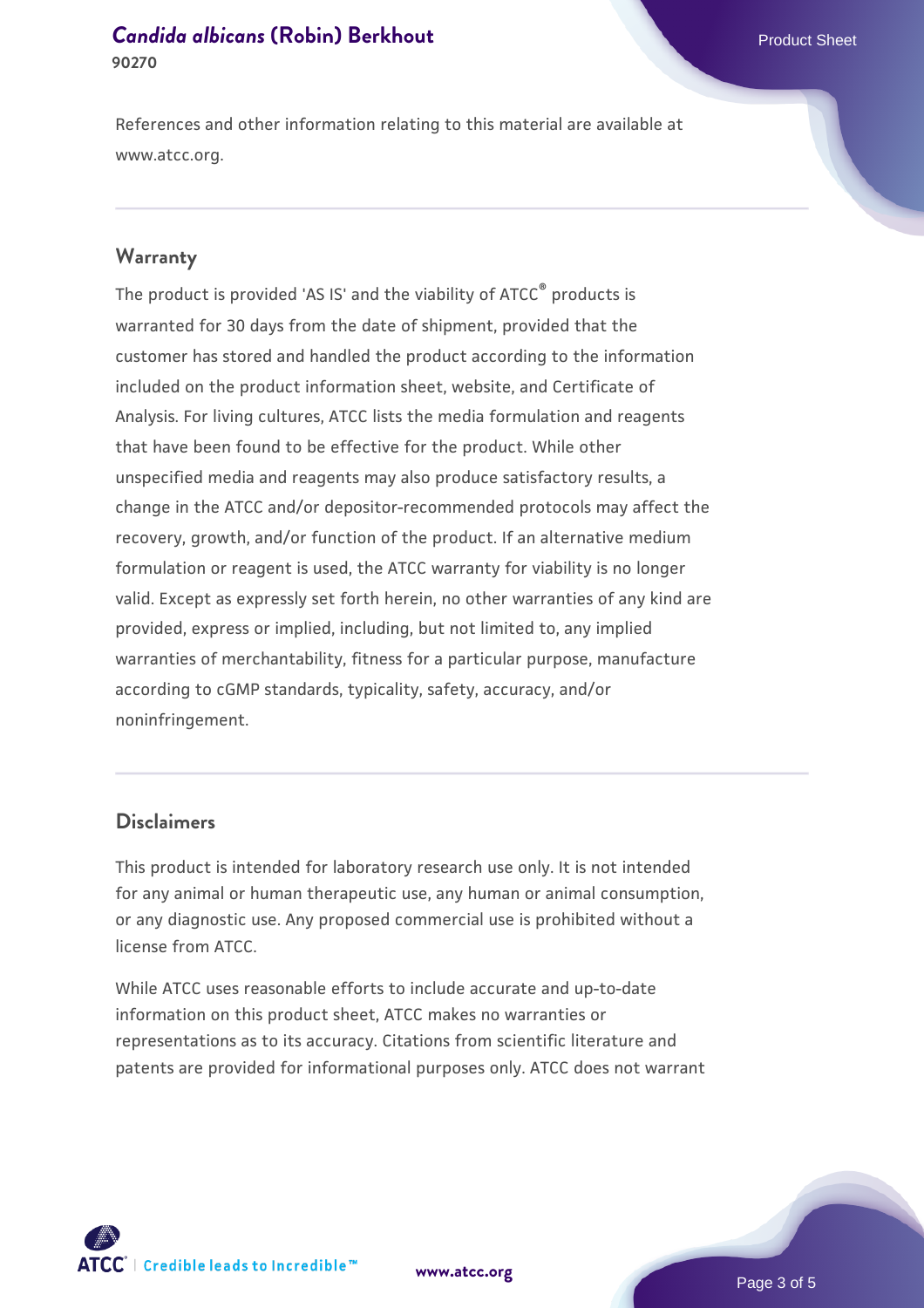#### **[Candida albicans](https://www.atcc.org/products/90270) [\(Robin\) Berkhout](https://www.atcc.org/products/90270) Candida albicans** (Robin) Berkhout **90270**

that such information has been confirmed to be accurate or complete and the customer bears the sole responsibility of confirming the accuracy and completeness of any such information.

This product is sent on the condition that the customer is responsible for and assumes all risk and responsibility in connection with the receipt, handling, storage, disposal, and use of the ATCC product including without limitation taking all appropriate safety and handling precautions to minimize health or environmental risk. As a condition of receiving the material, the customer agrees that any activity undertaken with the ATCC product and any progeny or modifications will be conducted in compliance with all applicable laws, regulations, and guidelines. This product is provided 'AS IS' with no representations or warranties whatsoever except as expressly set forth herein and in no event shall ATCC, its parents, subsidiaries, directors, officers, agents, employees, assigns, successors, and affiliates be liable for indirect, special, incidental, or consequential damages of any kind in connection with or arising out of the customer's use of the product. While reasonable effort is made to ensure authenticity and reliability of materials on deposit, ATCC is not liable for damages arising from the misidentification or misrepresentation of such materials.

Please see the material transfer agreement (MTA) for further details regarding the use of this product. The MTA is available at www.atcc.org.

# **Copyright and Trademark Information**

© ATCC 2021. All rights reserved. ATCC is a registered trademark of the American Type Culture Collection.

#### **Revision**

This information on this document was last updated on 2021-05-19

### **Contact Information**



**[www.atcc.org](http://www.atcc.org)**